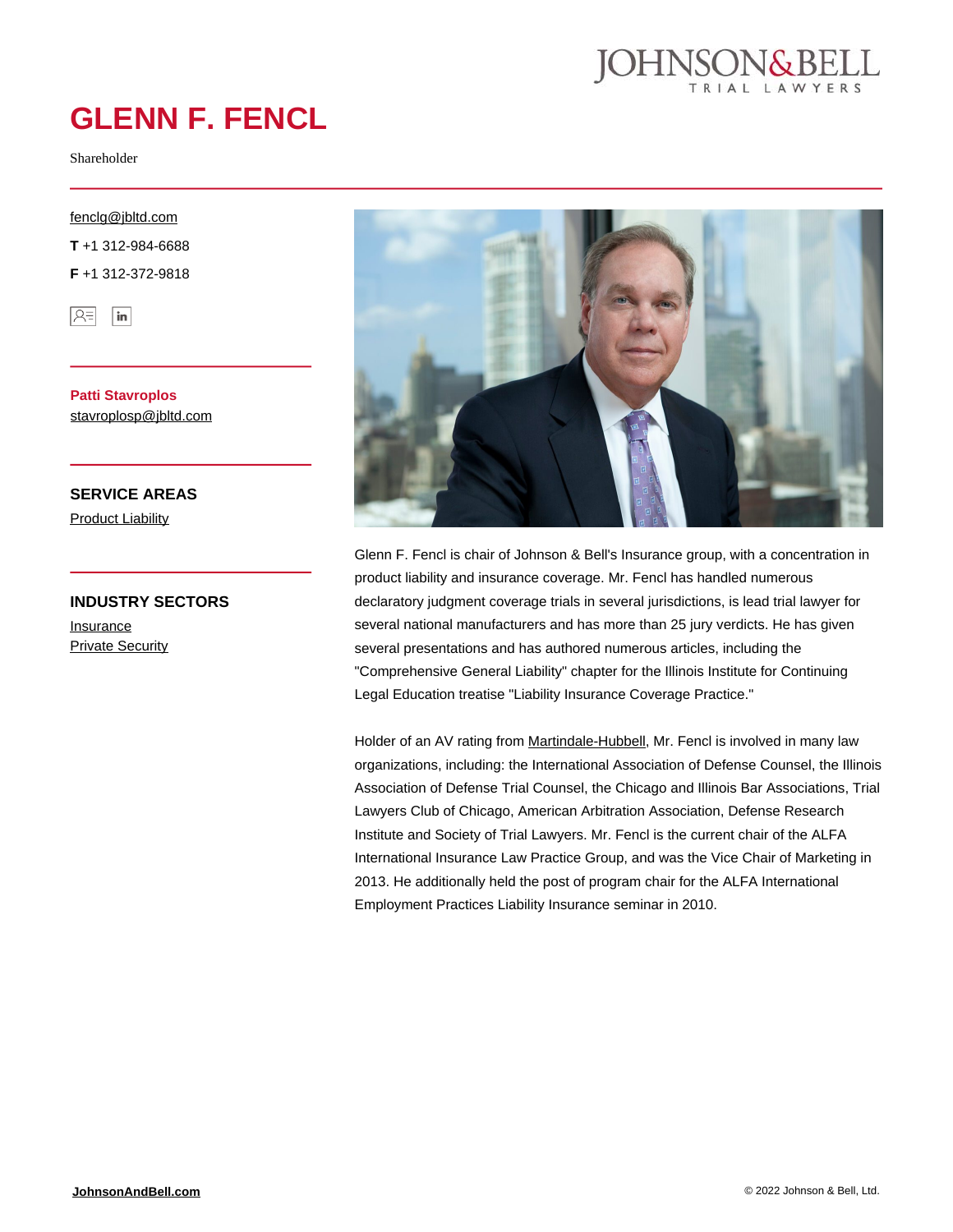

# **ADMISSIONS & EDUCATION**

### **ADMISSIONS**

Illinois Supreme Court Federal Trial Bar

### **EDUCATION**

IIT Chicago–Kent College of Law, J.D. (with honors), 1980

University of Illinois, B.S., 1974

# **AFFILIATIONS**

ALFA Insurance Law Practice Group, steering committee; Chair for the ALFA Insurance Group leadership committee, 2015; Vice Chair of Marketing for the ALFA Insurance Group, 2013; ALFA International Employment Practices Liability Insurance seminar program chair, 2010

American Arbitration Association

Trial Lawyers Club of Chicago

Chicago and Illinois Bar Associations

Illinois Association of Defense Trial Counsel

International Association of Defense Counsel

Defense Research Institute, DRI Marketing Liaison and State Representative for the State of Illinois for its 2012 annual meeting

## **HONORS**

AV Rating from Martindale-Hubbell

Illinois Super Lawyers 2004-2019

### Leading Lawyers 2004-2022 **CLIENT RESULTS**

[Sub's Certificate of Insurance Insufficient to Garner Duty to Defend/Indemnify General Contractor](https://johnsonandbell.com/subs-certificate-of-insurance-insufficient-to-garner-duty-to-defend-indemnify-gc/)

[Johnson & Bell Obtains 7th Circuit Appellate Win in Coverage Dispute](https://johnsonandbell.com/johnson-bell-obtains-7th-circuit-appellate-win-in-coverage-dispute/)

[Appellate Court Affirms Summary Judgment in Favor of Insurer in Underinsured Motorist Coverage Dispute](https://johnsonandbell.com/appellate-court-affirms-summary-judgment-in-favor-of-insurer-in-underinsured-motorist-coverage-dispute/)

[Glenn F. Fencl Obtains Summary Judgment in CGL Policy Dispute](https://johnsonandbell.com/glenn-f-fencl-obtains-summary-judgment-in-complex-coverage-case/)

[Macksey, Boehm Secure Appellate Win in \\$2M Coverage Case](https://johnsonandbell.com/macksey-boehm-secure-appellate-win-in-2m-coverage-dispute/)

[Fencl, LeFevour Save Client \\$1.3M in Breach of Contract Insurance Dispute](https://johnsonandbell.com/fencl-mcvisk-and-lefevour-save-client-1-3m-in-breach-of-contract-insurance-dispute/)

[Fencl Receives Summary Judgment in Construction Injury Coverage Dispute Seeking Recovery of \\$1.6M](https://johnsonandbell.com/fencl-receives-summary-judgment-in-construction-injury-coverage-dispute-seeking-recovery-of-1-6m/)

[Fencl Obtains Summary Judgment in Insurance Coverage Case Seeking \\$2 Million](https://johnsonandbell.com/fencl-obtains-summary-judgment-in-insurance-coverage-case-seeking-2-million/)

[Wojcik v. Yamazaki Mazak Corp. \(1st Dist.\) Statute of limitations on products case.](https://johnsonandbell.com/wojcik-v-yamazaki-mazak-corp-1st-dist-statute-of-limitations-on-products-case/)

[Sportmart v. Daisy Manufacturing \(1st Dist.\) Duty to defend under additional insured endorsement. December 1994.](https://johnsonandbell.com/sportmart-v-daisy-manufacturing-1st-dist-duty-to-defend-under-additional-insured-endorsement-december-1994/)

[Thomas v. Hollymatic \(1st Dist.\) Statute of limitations on product liability case. April 1989.](https://johnsonandbell.com/thomas-v-hollymatic-1st-dist-statute-of-limitations-on-product-liability-case-april-1989/)

# **PRESENTATIONS & PUBLICATIONS**

**PRESENTATIONS**